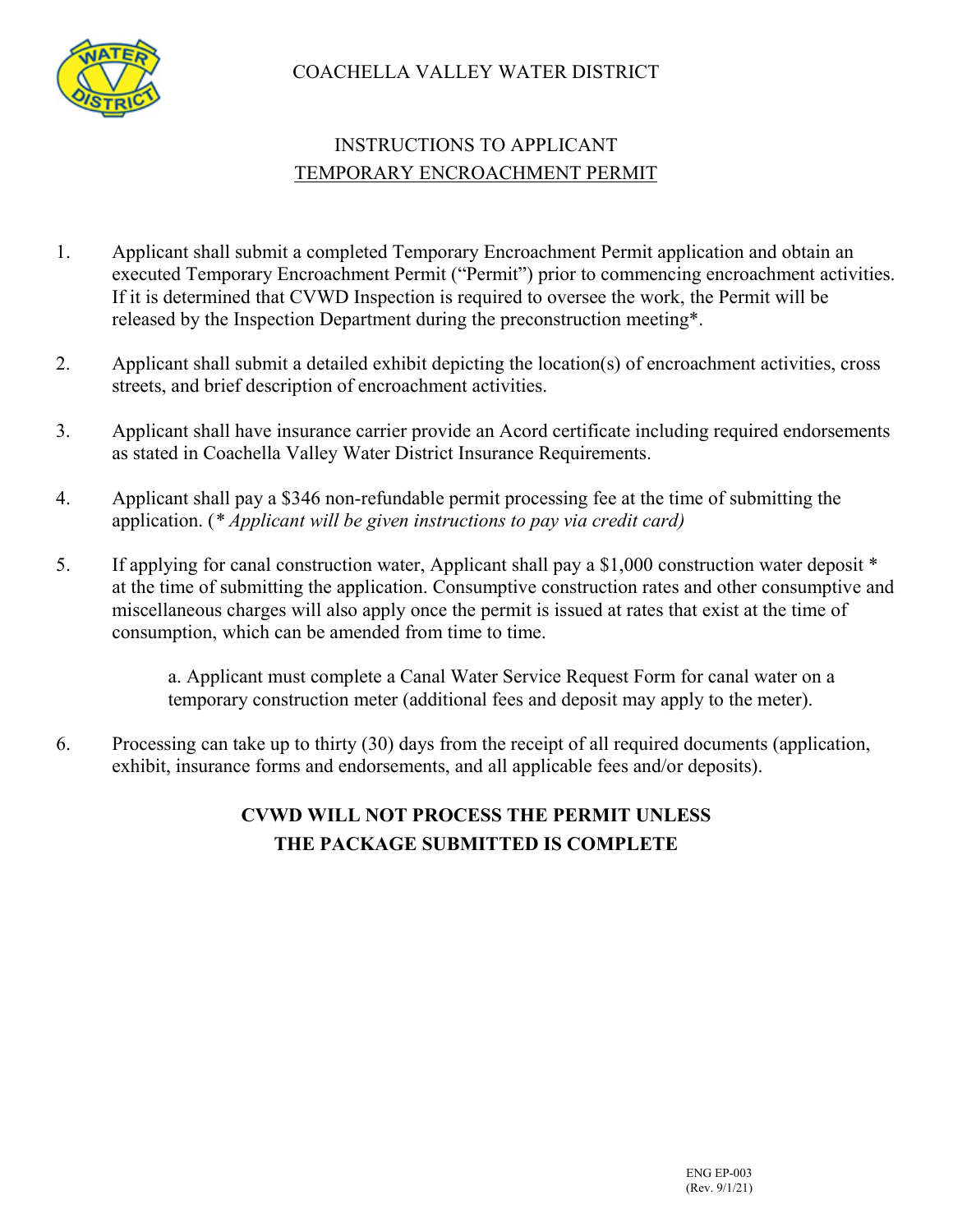#### **APPLICATION FOR TEMPORARY ENCROACHMENT PERMIT**

(Use separate application for each project)

| Nearest Cross Streets                                                                                                                                                                |                      |                                   |  |  |  |  |
|--------------------------------------------------------------------------------------------------------------------------------------------------------------------------------------|----------------------|-----------------------------------|--|--|--|--|
|                                                                                                                                                                                      |                      |                                   |  |  |  |  |
|                                                                                                                                                                                      |                      |                                   |  |  |  |  |
| (NE) (NW) (SW) (SE) Quarter(s) of Section______, Township________ South, Range_________ East<br>(Check all that apply)                                                               |                      |                                   |  |  |  |  |
| FULLY DESCRIBE WORK WITHIN CVWD/USBR RIGHT-OF-WAY. Attach exhibit, maps, etc., if applicable.                                                                                        |                      |                                   |  |  |  |  |
|                                                                                                                                                                                      |                      |                                   |  |  |  |  |
|                                                                                                                                                                                      |                      |                                   |  |  |  |  |
|                                                                                                                                                                                      |                      |                                   |  |  |  |  |
| Application shall be submitted a minimum of 30 days before work is scheduled to start.                                                                                               |                      |                                   |  |  |  |  |
| PERMIT FEE: There shall be a \$346.00 non-refundable processing fee paid at the time this application is submitted<br>(Applicant will be given instructions to pay via credit card). |                      |                                   |  |  |  |  |
| INSPECTION: Will be performed by CVWD at the Permittees expense as required by CVWDC 3.05.210. (Ord.<br>1399.13 § 8-1, 2019)                                                         |                      |                                   |  |  |  |  |
| PERFORMANCE WARRANTY: Bond may be required of the Permittee whenever in the judgment of CVWD it<br>becomes necessary or advisable to guarantee performance.                          |                      |                                   |  |  |  |  |
| INSURANCE REQUIREMENTS: Must be met at the time this application is submitted.                                                                                                       |                      |                                   |  |  |  |  |
| THE UNDERSIGNED AGREES THAT THE WORK WILL BE DONE IN ACCORDANCE WITH CVWD<br>ENCROACHMENT PERMIT AND SUBJECT TO INSPECTION AND APPROVAL.                                             |                      |                                   |  |  |  |  |
| Applicant / Company Name                                                                                                                                                             |                      | Authorized Name and Title (print) |  |  |  |  |
|                                                                                                                                                                                      |                      |                                   |  |  |  |  |
| Phone Number                                                                                                                                                                         | Authorized Signature |                                   |  |  |  |  |
| Mailing Address                                                                                                                                                                      | Email Address        |                                   |  |  |  |  |
| City, State, and Zip Code                                                                                                                                                            |                      |                                   |  |  |  |  |

If you have any questions in regard to the preparation of this application or if you need any information, please contact the Right-of-Way Division at (760) 398-2651.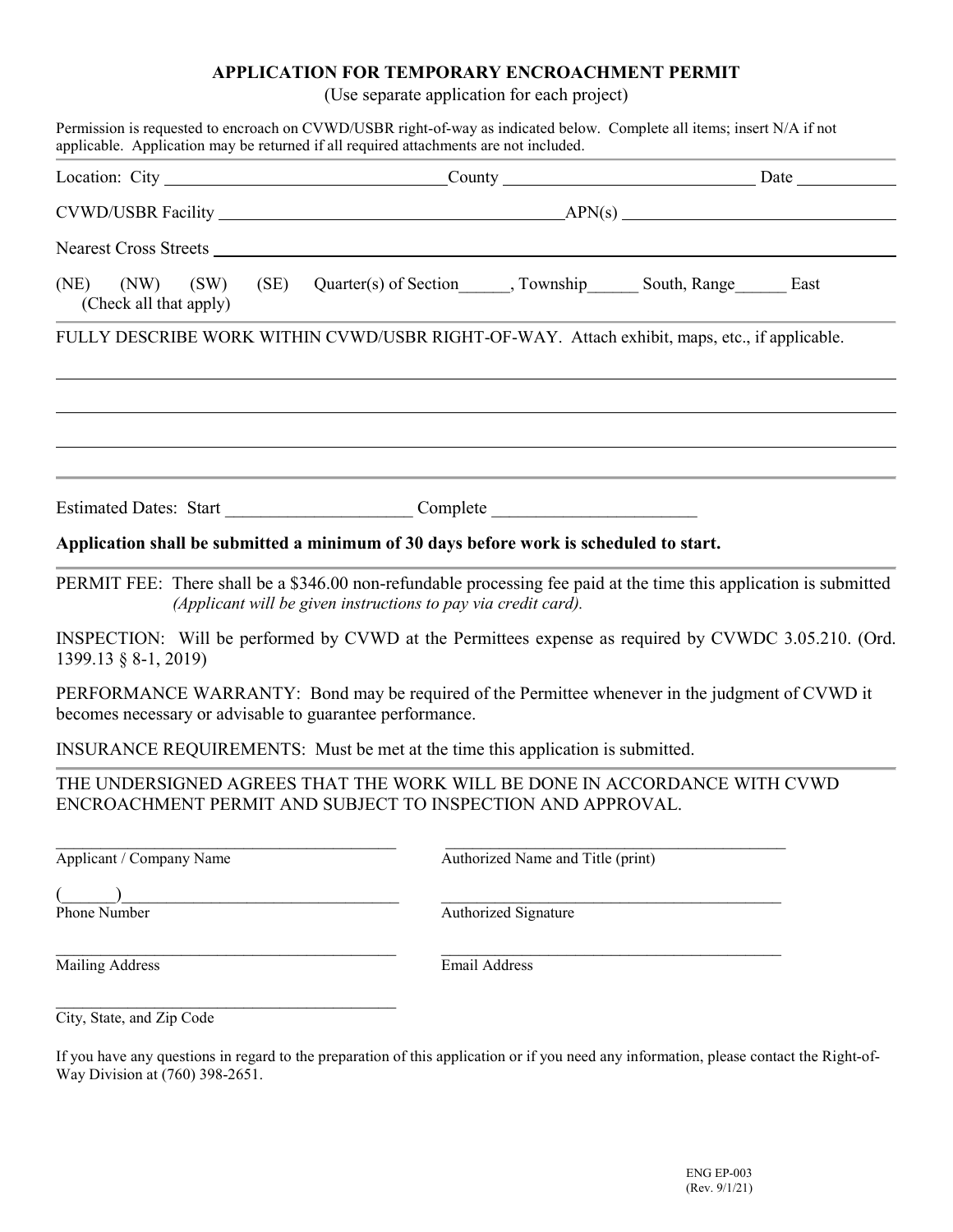# COACHELLA VALLEY WATER DISTRICT

INSURANCE REQUIREMENTS

**MINIMUM SCOPE AND LIMIT OF COVERAGE.** Prior to and at all times after executing the Permit, Permittee shall procure and maintain, at its sole cost, for the duration of Permittee's obligations hereunder, not less than the following coverage and limits of insurance, with insurers and under policy forms satisfactory to CVWD.

(a) **Commercial General Liability Insurance** written on an occurrence basis of at least \$1,000,000 per occurrence/\$2,000,000 aggregate including ongoing operations, products and completed operations, property damage, bodily injury, personal and advertising injury, and premises/operations liability.

(i) Coverage for Commercial General Liability insurance shall be at least as broad as Insurance Services Office Commercial General Liability coverage form (Occurrence Form CG 00 01) or exact equivalent.

(ii) The policy shall contain no endorsements or provisions limiting coverage for (1) contractual liability; (2) cross liability exclusion for claims or suits by one insured against another; (3) products and completed operations liability; or (4) contain any other exclusion contrary to the Permit.

(iii) The policy shall be endorsed to name Coachella Valley Water District, its employees, directors, officers, agents, and volunteers as additional insureds using ISO endorsement forms CG 20 10 10 01 and 20 37 10 01, or endorsements providing the exact same coverage.

(b) **Commercial Automobile Liability Insurance** written on a per occurrence basis of at least \$1,000,000 per occurrence for bodily injury and property damage.

(i) Coverage for automobile liability insurance shall be at least as broad as Insurance Services Office Form Number CA 00 01 covering automobile liability (Coverage Symbol 1, any auto)

(ii) The policy shall be endorsed to name Coachella Valley Water District, its employees, directors, officers, agents, and volunteers as additional insureds.

(c) **Workers' Compensation Insurance/Employers Liability** as required by the State of California with statutory limits or be legally self-insured pursuant to Labor Code section 3700 *et seq.* along with Employer's Liability limits of no less than \$1,000,000 per occurrence for bodily injury or disease. The workers compensation insurer shall agree, using form WC 00 03 13 or the exact equivalent to waive all rights of subrogation against Coachella Valley Water District, its employees, directors, officers, and agents.

**OTHER INSURANCE PROVISIONS**. All of Permittee's policies shall meet the following requirements and contain all specified provisions/endorsements noted hereunder.

(a) Insurers shall provide CVWD at least thirty (30) days prior written notice of cancellation of any policy required by this Permit, except that insurers shall provide at least ten (10) days prior written notice of cancellation of any such policy due to non-payment of premium. In the event any insurer issuing coverage hereunder does not agree to provide notice of cancellation to CVWD, Permittee shall assume such obligation and provide written notice of cancellation in accordance with the above. If any of the required coverage is cancelled or expires during the term of this Permit, Permittee shall deliver renewal certificate(s) including endorsements to CVWD at least ten (10) days prior to the effective date of cancellation or expiration.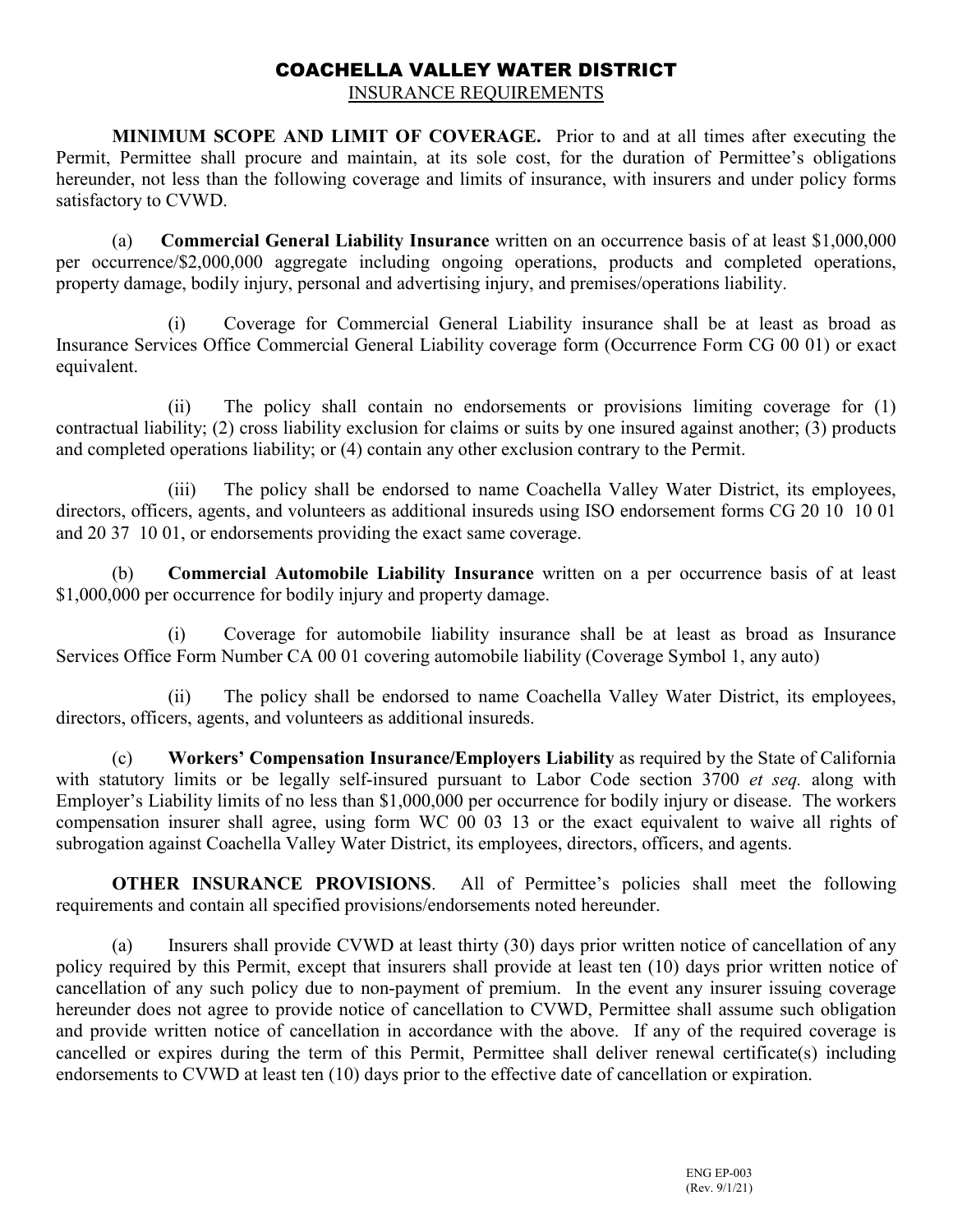(b) The Commercial General Liability Policy and Automobile Policy shall each contain a provision stating that Permittee's policy is primary insurance and that any insurance, self-insurance or other coverage maintained by CVWD or any additional insureds shall not be called upon to contribute to any loss.

(c) All required insurance coverages shall contain a provision, or be endorsed, to waive subrogation in favor of the Coachella Valley Water District, its employees, directors, officers, and agents or shall specifically allow Permittee to waive its right of recovery prior to a loss. Permittee hereby waives its own right of recovery against Coachella Valley Water District, its employees, directors, officers, and agents.

(d) If at any time during the life of the Permit, any policy of insurance required under this Permit does not comply with these specifications or is canceled and not replaced, CVWD has the right but not the duty to obtain the insurance it deems necessary and any premium paid by CVWD will be promptly reimbursed by Permittee. In the alternative, CVWD may cancel this Permit.

(e) CVWD may require Permittee to provide complete copies of all insurance policies and endorsements in effect for the duration of the Permit.

(f) The general liability and automobile liability programs may utilize either deductibles or provide coverage excess of a self-insured retention, subject to written approval by CVWD, and provided that such deductibles shall not apply to CVWD as an additional insured.

(g) Claims made policies are not acceptable

(h) Permittee shall not allow any of its contractors, consultants, subcontractors or subconsultants to commence work under this Permit until Permittee has required and verified that contractors, subcontractors, consultants, or subconsultants have secured all insurance required under this Section, including waivers of subrogation and other endorsements. Policies of commercial general liability insurance provided by such contractors, consultants, subcontractors or subconsultants shall be endorsed to name Coachella Valley Water District, its employees, directors, officers, and agents as additional insureds using ISO form CG 20 38 04 13 and CG 20 10 11 85, or an endorsement providing the exact same coverage. If requested by Permittee, CVWD may approve different scopes or minimum limits of insurance for particular contractors, consultants, subcontractors or subconsultants.

**VERIFICATION OF COVERAGE**. Prior to execution of the Permit, Permittee shall file with CVWD evidence of insurance from an insurer or insurers certifying to the coverage of all insurance required herein. Such evidence shall include original copies of the Certificate of Insurance (Acord Form 25-S or equivalent), together with required endorsements. All evidence of insurance shall be signed by a properly authorized officer, agent, or qualified representative of the insurer and shall certify the names of the insured, any additional insureds, where appropriate, the type and amount of the insurance, the location and operations to which the insurance applies, and the expiration date of such insurance. All policies required shall be issued by acceptable insurance companies, as determined by CVWD. Each such policy shall be from a company or companies with a current A.M. Best's rating of no less than A:VII and admitted to transact in the business of insurance in the State of California, or otherwise allowed to place insurance through surplus line brokers under applicable provisions of the California Insurance Code or any federal law.

**LIABILITY NOT LIMITED**. Defense costs shall be payable in addition to the limits set forth herein. Requirements of specific coverage or limits contained herein are not intended as a limitation on coverage, limits, or other requirement, or a waiver of any coverage normally provided by any insurance. The limits set forth herein shall apply separately to each insured against whom claims are made or suits are brought, except with respect to the limits of liability. Further the limits set forth herein shall not be construed to relieve Permittee from liability in excess of such coverage, nor shall it limit Permittee's indemnification obligations to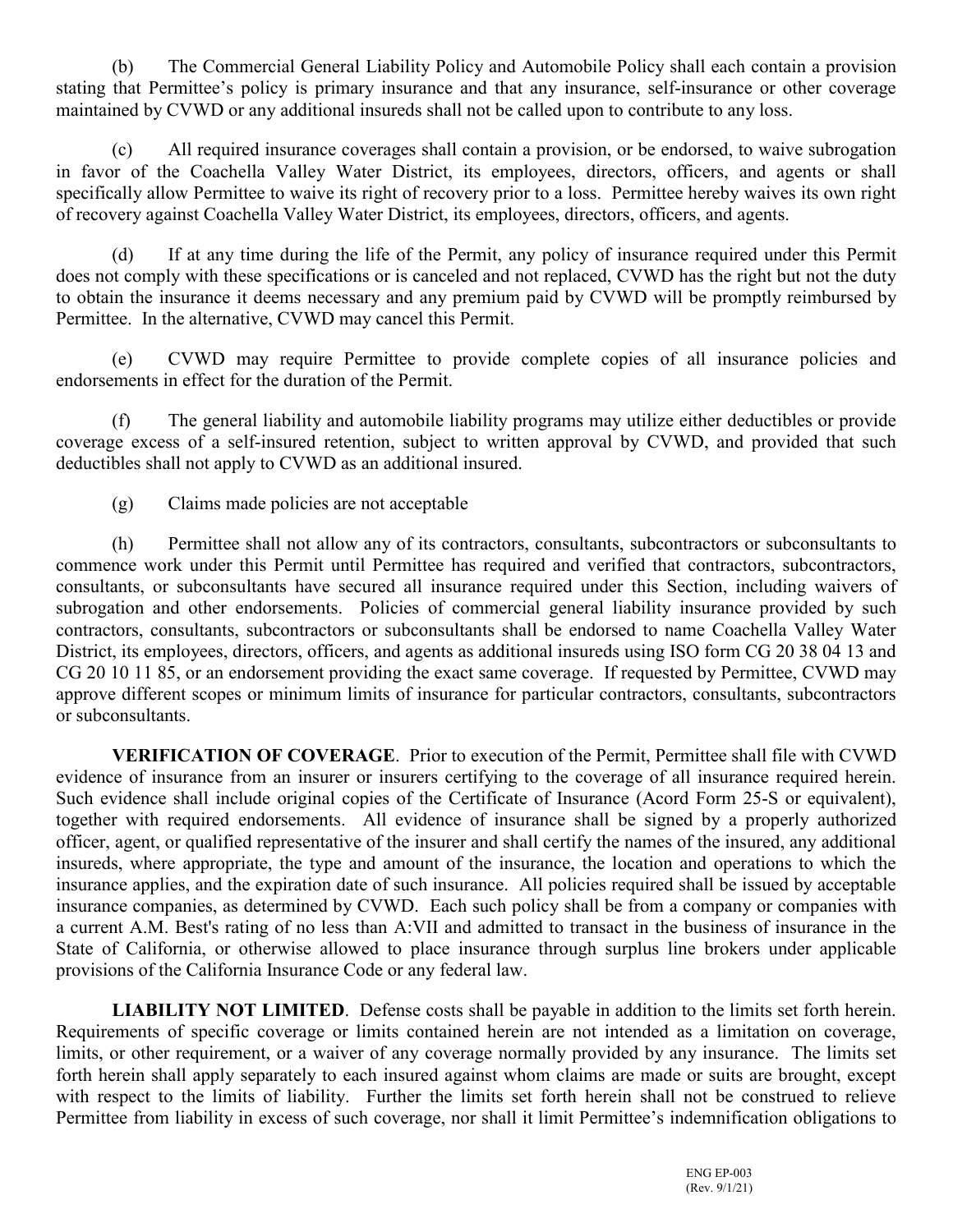CVWD and shall not preclude CVWD from taking such other actions available to CVWD under other provisions of the Permit or law.

**AVAILABLE LIMITS**. Notwithstanding the minimum limits set forth above, any available insurance proceeds in excess of the specified minimum limits of coverage shall be available to the parties required to be named as additional insureds.

**RESERVATION OF RIGHTS**. CVWD reserves the right to modify these requirements, including limits, based on the nature of the risk, prior experience, insurer, coverage, or other special circumstances.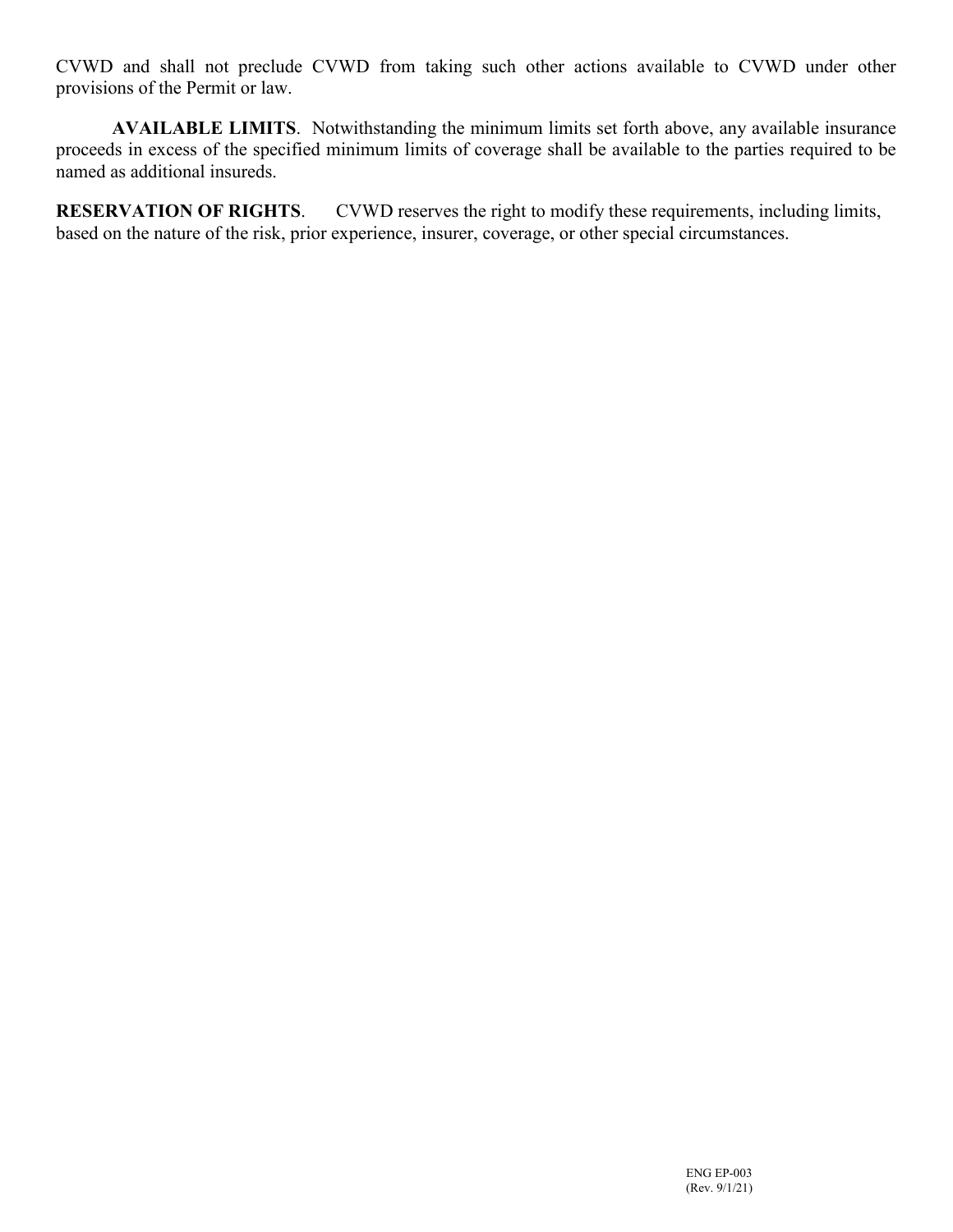## COACHELLA VALLEY WATER DISTRICT

INSURANCE SUBMISSION\*

It is IMPORTANT to know that CVWD requires that ENDORSEMENT FORMS be attached behind the Certificate of Insurance. A statement on an insurance certificate will not be accepted in lieu of the actual endorsement forms.

**INSURANCE BROKERS should contact their insurance company UNDERWRITERS if they have questions.** Every underwriter, regardless of the insurance company, has great knowledge of what endorsement forms are and can provide the forms to the broker. The endorsement forms are necessary and required.

Please use the **CHECKLIST** below to verify that you have obtained and attached each of the proper items. Please submit the insurance as one (1) packet.

| $\overline{\phantom{a}}$ | <b>General Liability Insurance Certificate in the amount of \$1,000,000</b> |
|--------------------------|-----------------------------------------------------------------------------|
| $\Box$                   | <b>Additional Insured Endorsement Form</b>                                  |
| $\Box$                   | <b>Waiver of Subrogation Endorsement Form</b>                               |
|                          |                                                                             |

**Automobile Liability** Insurance Certificate in the amount of \$1,000,000 **Additional Insured Endorsement Form Waiver of Subrogation Endorsement Form**

**Workers' Compensation** statutory limits, Employers liability \$1,000,000 **Waiver of Subrogation Endorsement Form**

#### **Additional insured: Coachella Valley Water District, its employees, directors, officers, and agents.**

**\***This document is a short synopsis of CVWD's insurance requirements and is not intended to limit CVWD's liability in any way.